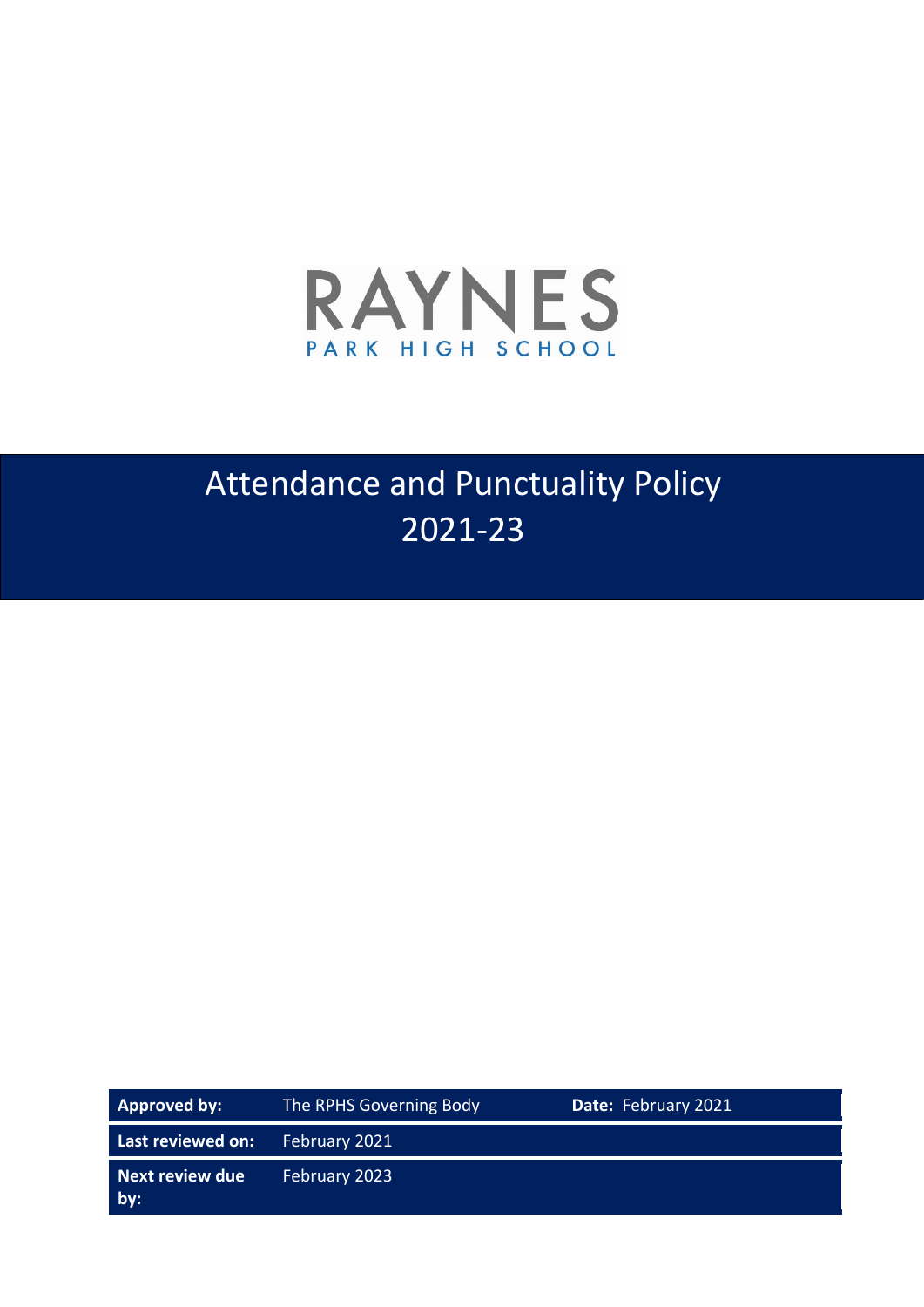## **Attendance and Punctuality Policy**

### **Ethos Statement**

Raynes Park High School maintains the highest expectations for achievement and progress in all areas of school life. The school wants all students to achieve their potential and we know good attainment results from regular attendance. The Governing Body and the school expect 100% attendance but we do understand that there may be occasions when students cannot attend school. Students whose attendance falls below 95% will be monitored. We will do all we can to encourage and support students to ensure they attend regularly and that any issues that affect attendance are identified and acted on promptly.

### **Aims**

- To help every student achieve excellent attendance and punctuality to enable them to reach their full potential and prepare them for the world of work
- To provide clear and concise guidelines on what we expect of students, parents, staff and governors
- To work with the School Attendance Officer and WPA/Education Welfare Service to implement any changes and to promote the value of good attendance

## **Responsibilities of the Local Authority, Staff, Students and Parents**

Regular, punctual attendance is encouraged and promoted in school. It is the school's responsibility to ensure that a register is taken both morning and afternoon (any member of staff not taking the register daily and on time will be followed up by a member of the SLT) and it is the legal responsibility of parents/carers to ensure that the child in their care attends school and registers on time. If parents/carers are aware of concerns that are affecting the attendance of their child, they should contact the school to resolve and address these issues as soon as possible. The first point of contact for parents/carers should be the Form Tutor and then if necessary, the Head of Year.

It is the responsibility of the Local Authority to ensure that parents meet their responsibilities. Attendance enforcement is usually carried out by the Local Authority Education Service which provides an important link between school and families.

Headteachers are required to tell the Local Authority if a student fails to attend regularly or has been absent for a continuous period of ten days and the absence is treated as unauthorised. When it comes to the attention of the Local Authority that a child is not receiving a suitable education either by regular attendance at school or otherwise than at school, the Local Authority has a duty under section 437 of the Education Act 1996 to serve notice or a school attendance order to the parent. The notice requires the parent to satisfy the Local Authority that the child is receiving a suitable education while the order requires the parent to register the child at a named school.

Local Authorities also have powers under sections 444, 444A and 444ZA of the Education Act 1996 to bring legal action against parents in order to enforce attendance at school.

## **Attendance Target**

Raynes Park High School agrees attendance targets with the Education Welfare Team and the Governing Body; implementing a range of strategies to support students in achieving this target. We promote the value of good attendance with all students so that they aim high and we expect parents/carers to support the school and ensure their children achieve personal attendance targets as close to 100% as possible.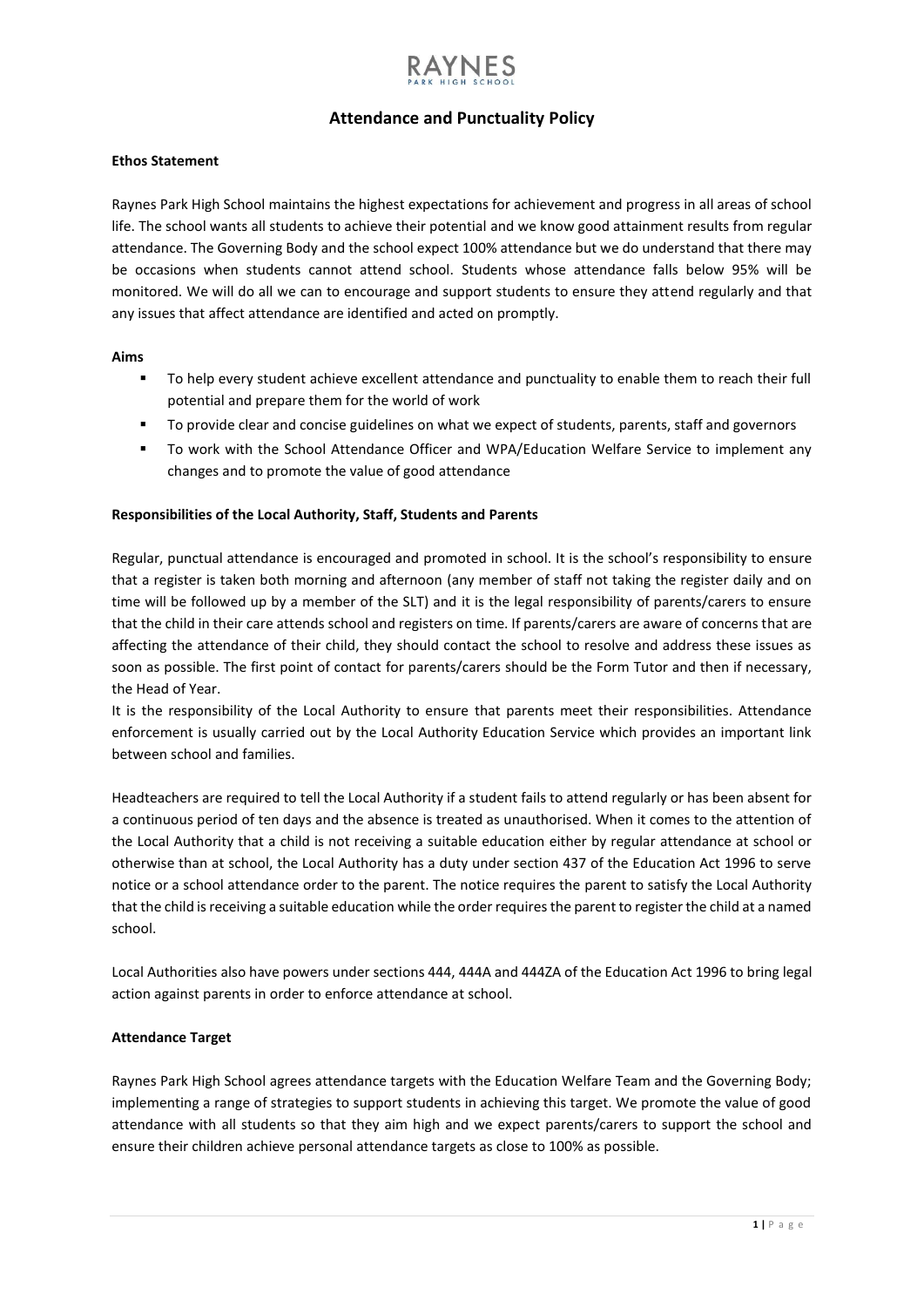## **Attendance and Punctuality Policy**

#### **Procedures**

#### *Absence*

Parents are expected to contact the school by telephone or email by 8.30am on the first day of absence. Students should return to school as soon as they are well enough or able to return. Reasons for absence or medical appointments can be written in the student's planner. We may request a copy of a prescription, doctor's note or medical appointment card should a student's attendance become a cause for concern (below 94%). Should parents not advise the school of the reasons for their child's absence or fail to respond to an email or text asking parents to contact the school, we will automatically code the absence as unauthorised. If contact is unable to be made, the Education Welfare Team will be informed and if there have been three days of absence, a home visit will be made. If a student has an allocated Social Worker, they will also be informed of any absences.

### *Authorised Absences*

Absences can only be authorised by the school. They will only be authorised when school has received notification from parents/carers and is satisfied that absence is justified – this might be for reasons such as sickness or medical/dental appointments.

Supervised approved educational activities that take place outside school are regarded as authorised absence and include the following:

- Field trips and educational visits both here and abroad
- Participation in, or attendance at, approved sporting activities
- Interviews with prospective employers, further and higher education establishments
- Dual registered students receiving part of their education off-site at another location

## Authorised absences also include the following: *Illness, medical and dental appointments*

Where possible appointments should be made outside of school hours and we may ask to see sight of an appointment card. We, and the designated Education Welfare Officer, can consult the School Health Service or the student's GP if we feel we need more information or to verify the authenticity of the student's illness.

#### *Days of Religious Observance*

Absence to take part in any day set aside exclusively for religious observance by the religious body to which the parents belong, including religious festivals. It would be appreciated if parents could inform us in advance that they wish their children to observe a specific religious festival and complete a leave of absence form.

#### *Unauthorised Absences*

The school will not authorise absences if they do not feel that they are reasonable or justified and may ask for further proof such as medical evidence in order to authorise such absence, otherwise it will remain unauthorised. A referral will be made to WPA (Education Welfare Service) when a student's attendance falls below 94% and following a meeting with WPA, it is expected that attendance improves. Any future absences will only be authorised if supported by medical evidence. If a student's attendance falls below 90%, a referral will be made to the Local Authority which could result in referring to outside agencies for support and/or issuing of a Penalty Notice and consideration of legal proceedings which may result in prosecution and a fine of up to £1000. The student's name will also be placed on our Safeguarding register.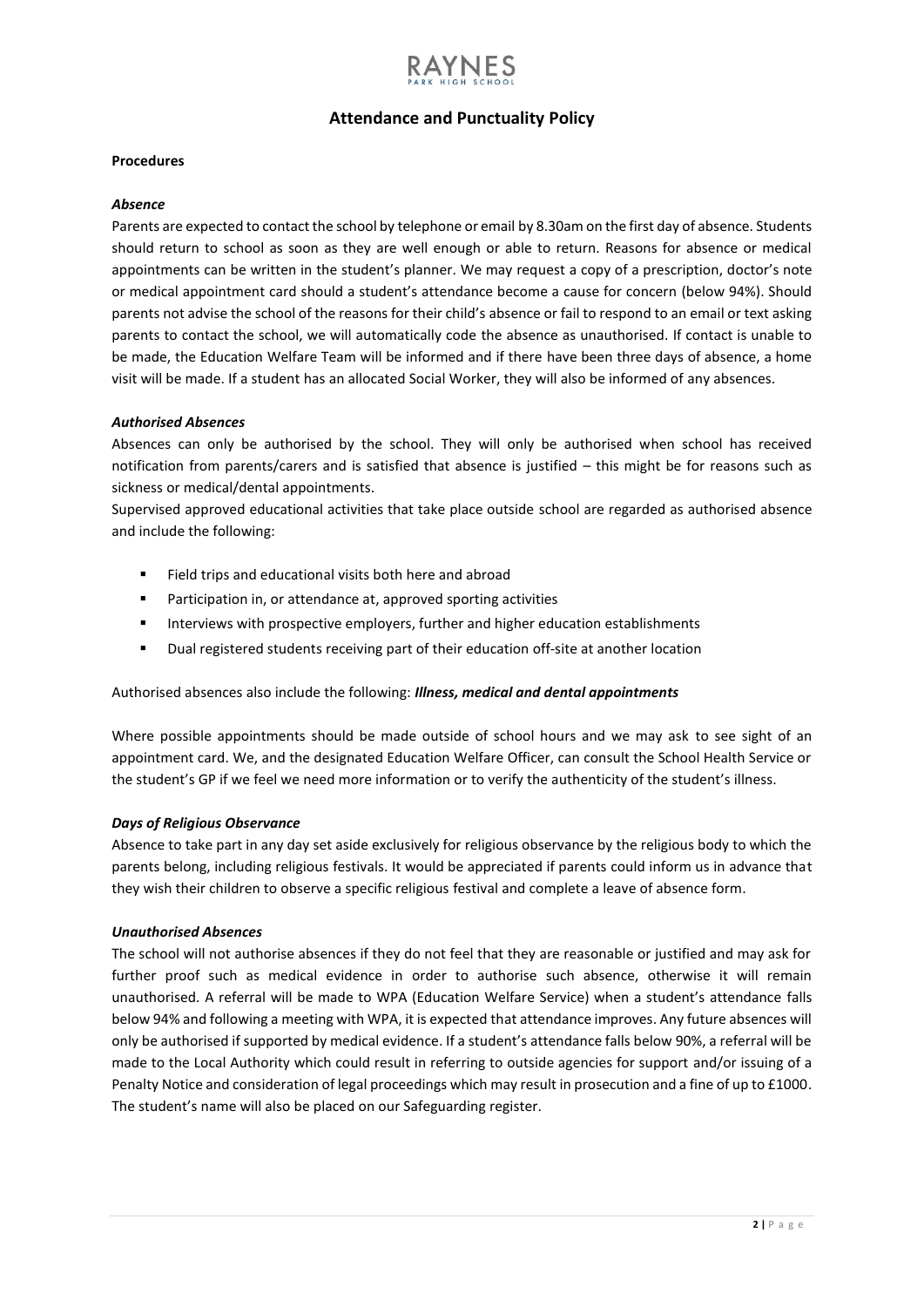## **Attendance and Punctuality Policy**

## *Absence Requests during Term Time*

The school strongly advises against parents taking their children out of school during term time. The Education (Pupil Registration) (England) (Amendment) Regulations 2013 which became law on 1 September 2013 state that Headteachers may not grant any leave of absence during term time unless there are exceptional circumstances. The Headteacher is also required to determine the number of school days a student can be away from school if leave is granted. Parents/carers must request leave of absence as far in advance as possible by completing a 'Leave of Absence due to Exceptional Circumstances' form, available in school and on the website.

If we have not agreed the absence request and a student still goes on holiday, this absence will be unauthorised. If an absence has been approved but the student fails to return to school on the agreed date any further absence will be recorded as unauthorised. We are able to remove a student's name from the school roll if they fail to return to school within 10 school days of the agreed date of return unless there is a good reason for the continued absence, such as illness.

## *Penalty Notices*

Penalty Notices may now be issued as a result of Unauthorised Holiday Absence. They may be issued where parents have taken their children out of school for 10 or more sessions (5 school days) for holiday or leave of absence without school authorisation during term times in accordance with the published 'Penalty Notice for Headteachers'. Headteachers may in this instance request that the Local Authority issue a penalty notice.

- Penalty Notice paid within 21 days: £60.00
- Penalty Notice paid within 21 28 days: £120.00

If the Penalty Notice is not paid within 28 days, the Local Authority is obliged to prosecute the parents for failing to ensure regular school attendance. A Penalty Notice will be issued to each parent liable for the offence or offences and for each child in the family, where applicable, e.g. Mother and Father £120.00. Penalty Notices may be issued as an alternative to prosecution for a child's unauthorised absence from school.

Listed below are the instances when a Penalty Notice might be issued:

- Unauthorised holidays in term time (5 days of 10 sessions or more). In the case of separated parents, the Penalty Notice will only be sent to the parent asking for leave of absence and/or taking the student on holiday
- Externally excluded students seen in a public place without justifiable cause during school hours *(this applies to the first 5 days of each exclusion*)
- A parent who is failing to ensure their child's regular school attendance and is failing to engage with any supportive measures proposed by the school or Education Welfare

The Local Authority will send parents a formal warning that they may be liable to receive a Penalty Notice. The exception will be unauthorised holidays in term time when no warning letter will be sent.

## *Truancy*

If truancy is suspected, the parent/carer will be contacted at the first opportunity. The student involved will then be expected to make up the time they have lost during break and after school, or be brought in on Inset Days to complete any work missed.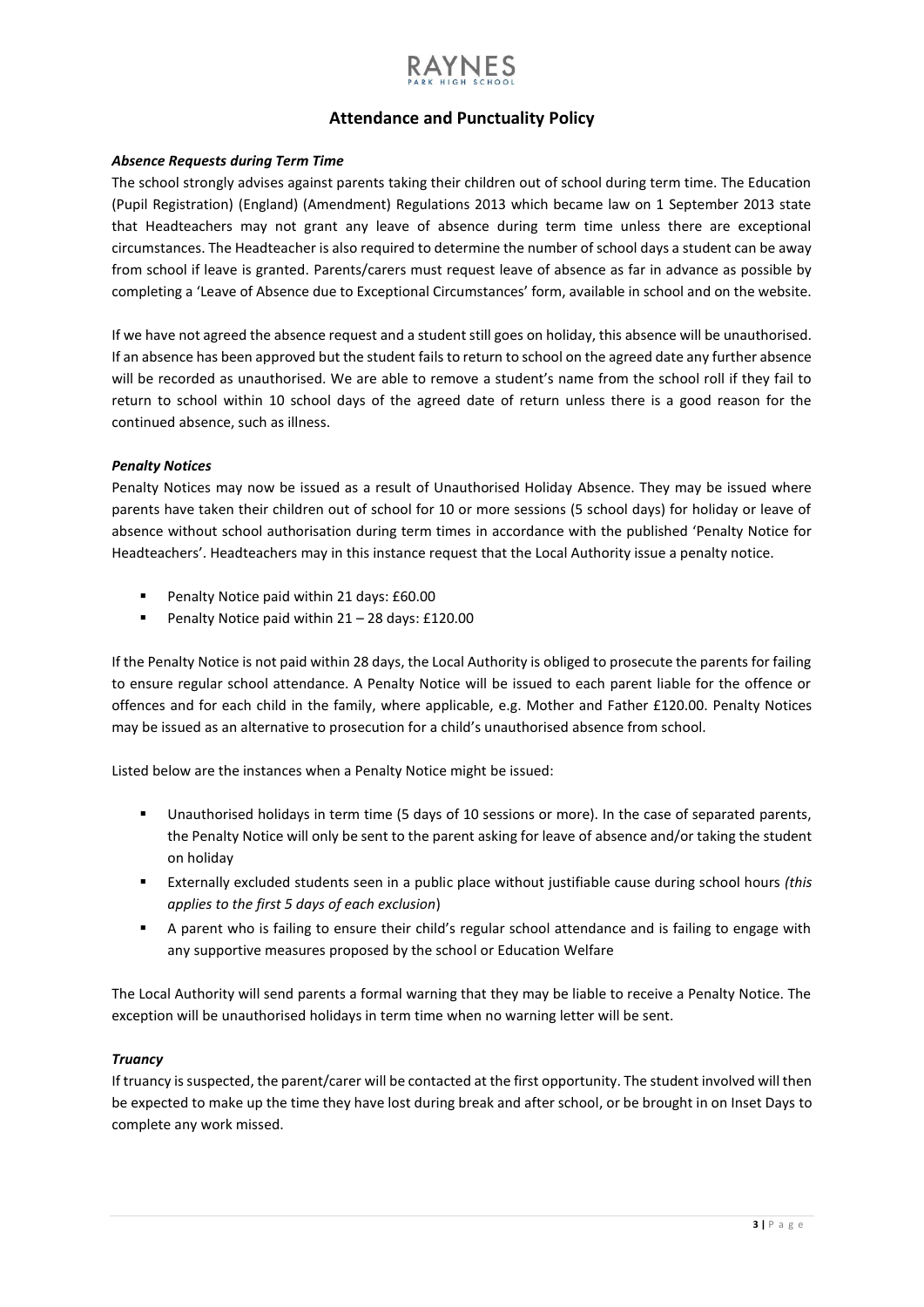## **Attendance and Punctuality Policy**

### *Broken Attendance*

The school works closely with Education Welfare to monitor attendance and any student with a regular pattern of broken attendance will be discussed with the Head of Year and Form Tutor in an effort to identify and resolve issues that might be affecting attendance.

Every term the school will send a letter to parents with an attendance grid showing the percentage attendance and number of late marks for those students whose attendance is causing concern. The parents will be asked to contact the school to discuss measures for improving attendance when the attendance % falls below 95%. If there is still cause for concern, parents/carers will be invited into school to an attendance panel where they will meet with the Head of Year and School Attendance Officer/Education Welfare Officer to discuss the situation. Should there still be no improvement, these students may then be referred to Education Welfare for further support.



### *Registrations:*

- AM Registration is taken at tutor time (8.40am)
- PM Registration is taken from period 4 (12.20pm)

#### **Lateness**

## *Lateness before the close of registration*

Students are expected to be at school from 8.30am. Registration runs from 8.40am – 9am. Students should be in their form room for registration in plenty of time and any student arriving after 8.40 am but before 9.30 am will be marked L – late. Any student who arrives after this time will be coded as 'U' which is an unauthorised absence (unless medical evidence is produced).

If a student is late to school/registration they will attend an afterschool detention from 3.00 pm to 3.30 pm the same day. Should a student fail to attend the late detention, they must stay to complete a 1-hour Head of Year detention (3.00 – 4.00pm). Failure to attend the HoY detention will result in a SLT Detention the following day (3.00 – 4.30pm). A Punctuality Report may be issued which is monitored by the Assistant Head of Year. If there is no improvement the student will be referred to their Head of Year and a meeting will be organised with parents/carers. If the student is absent on the day of the detention, they are automatically put on the detention for the day of their return to school. Parents will be notified by text if a student has to complete a HoY or SLT Detention.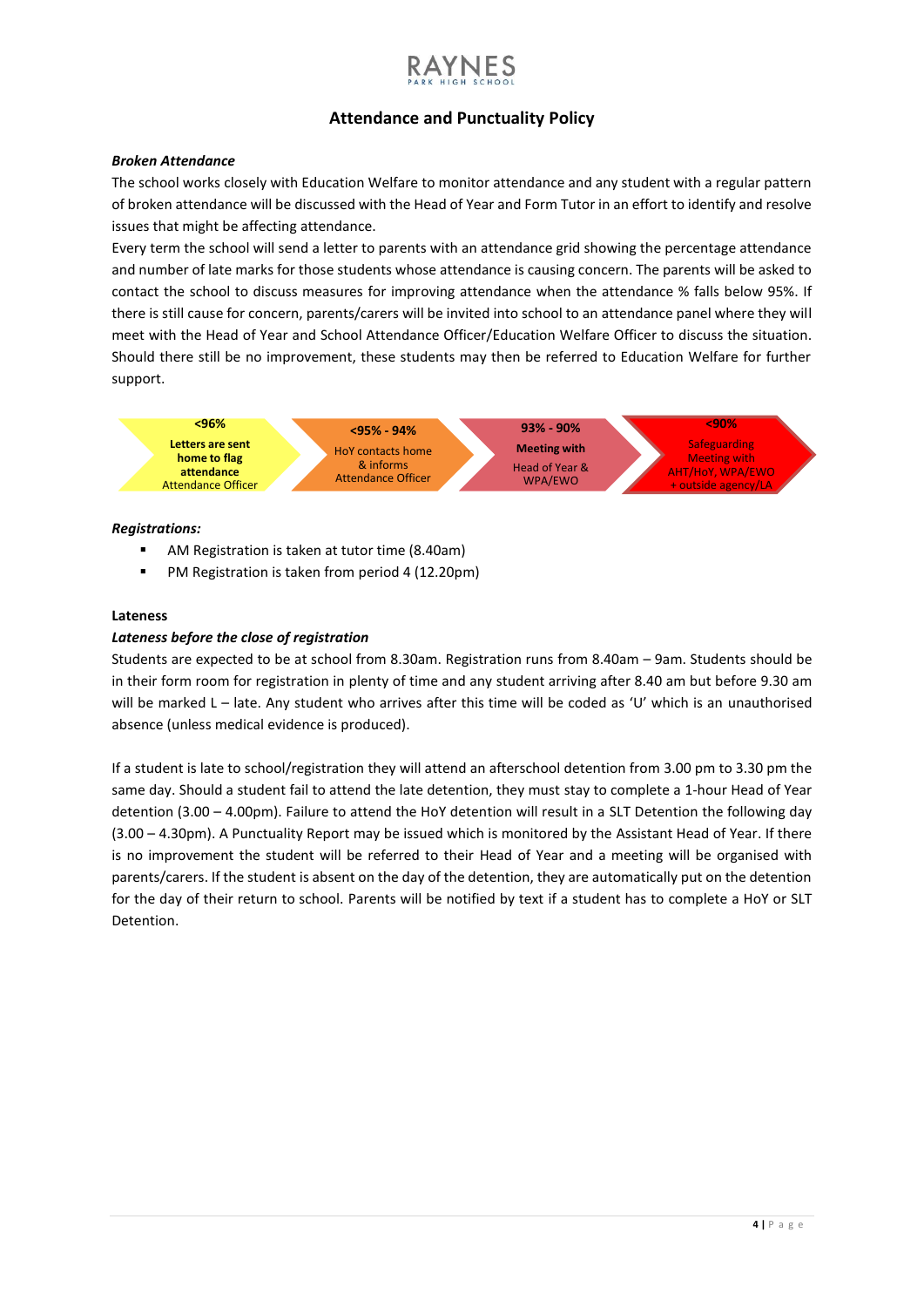## **Attendance and Punctuality Policy**

## **Persistent Late Offenders**



*\*Students who fail to attend late detention will be moved to attend a HoY detention (60 minutes). Failure to attend the HoY detention will result in a Senior Leadership detention (90 minutes).* 

**Punctuality Report: Green -** Those students who are late to registration more than 4 times in any half term will be placed on a Punctuality Report to their Assistant Head of Year for 2 weeks.

**Punctuality report: Amber -** If there is no improvement with the Assistant Head of Year Punctuality Report (Green), parents will be invited in for a meeting with the Head of Year and placed on a HoY Punctuality Report (Amber) for 2 weeks to their HOY. They will be expected to start school at 8am for 1 week

**Punctuality report: Red** - Should the student fail the HoY Punctuality Report (Amber), they will be placed on a SLT Punctuality Report (Red) for 2 weeks reporting to a member of the Senior Leadership Team (Ms Finan/Ms Fowler/Mr Liyanage).

## **Persistent Lateness despite support**

The student has to attend school at 8.00 am every morning for a week reporting to their Head of Year. Failure to attend at 8.00 am or a second late arrival will result in an SLT detention. Further failure to improve punctuality will result in a meeting with the Assistant School Officer, an Assistant Headteacher and parents/carers. If a student fails to respond positively to the support offered, then further sanctions according to the school's Code of Behaviour may follow. If a student is not late for 6 weeks, then they will be removed from the Persistent Late Offenders list.

## *Lateness after the close of registration*

Any student arriving after 8.40 am must sign in at Reception giving details of the reason for late arrival. Should a student arrive after 9.30 am, when the official register has closed, they will be marked as "U" which indicates late after close of registration which is an unauthorised absence for that session. If there is a valid reason acceptable to the school this absence will be authorised. Parents/carers should telephone the school to explain or write a note for the student to bring in with him/her. Continual arrival after close of register without good reason could result in referral to Education Welfare and possible legal proceedings being taken against the parent/carer.

## **Rewards**

Celebration assemblies are held at the end of each term. Rewards for attendance and punctuality are given for outstanding attendance and a prize draw is held during the whole school celebration assembly. The prize is a gift card and in the lower school students receive a certificate as well. Students who have attended whilst struggling against illness may also be rewarded for their endeavours. Postcards/Letters are sent home half termly/termly in addition to tutor group awards.